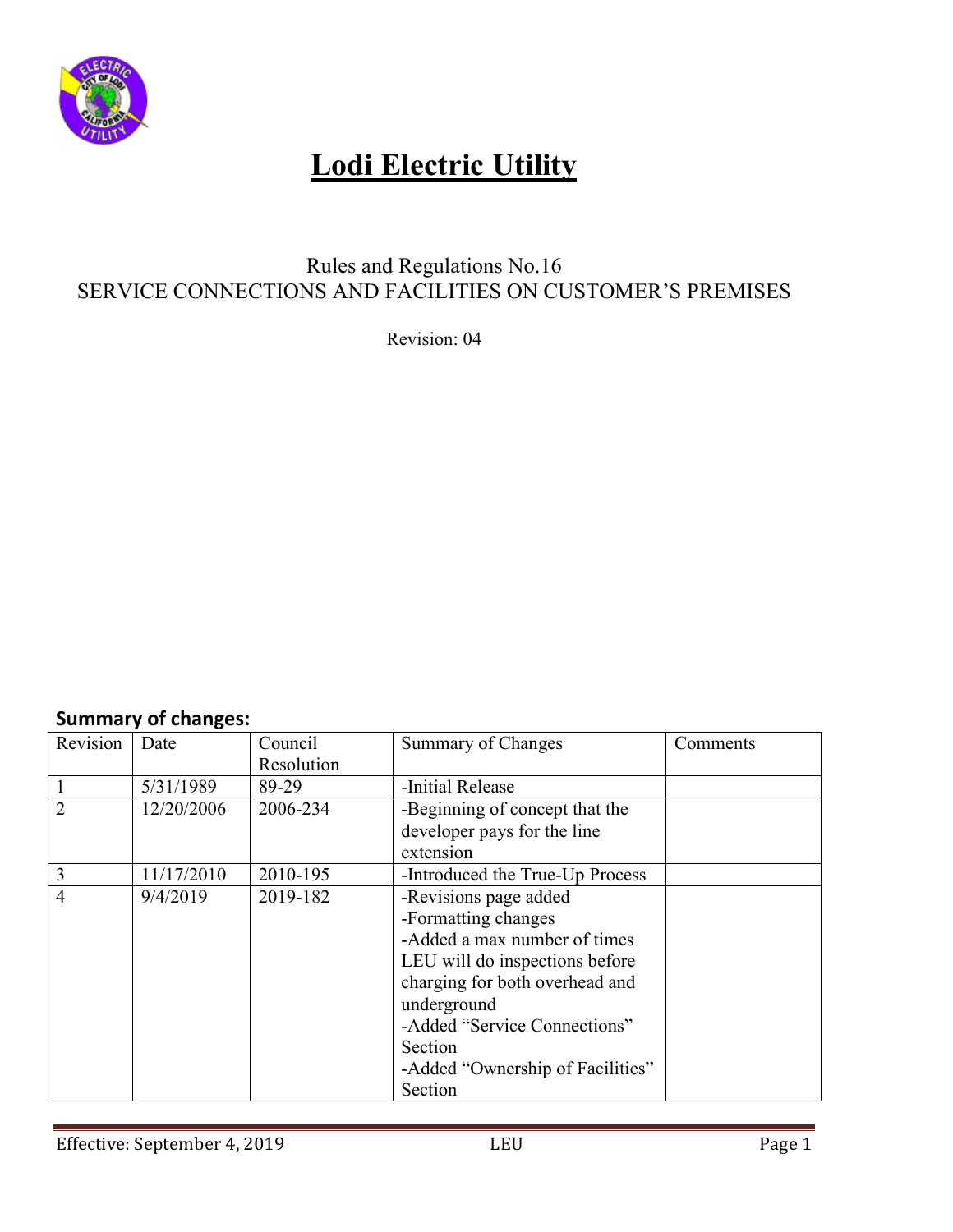

### Rules and Regulations No.16 SERVICE CONNECTIONS AND FACILITIES ON CUSTOMER'S PREMISES

#### A. Service in Areas Supplied by Overhead Facilities

#### 1. Below 600 Volts

The City will install, own, operate and maintain an overhead Service along the shortest practical route from the City's Distribution System to the Point of Interconnection. The Customer shall furnish, install, own and maintain all conduits, conductors and other equipment, except metering equipment, beyond the Point of Interconnection.

#### 2. Primary Overhead Service (12,000 Volt)

- a. The City will install, own, operate and maintain a Primary overhead Service along the shortest practical route from the City's Distribution System to the Point of Interconnection. Such overhead Primary Service will include a pole with associated hardware and cabinets for metering equipment, if necessary. The Applicant is required to pay for the work based on the Estimated Cost prior to construction, the billing will be Reconciled with the Actual Cost upon the completion of the project.
- b. The Applicant shall install, own and maintain the Point of Interconnection consisting of facilities for termination of Primary overhead Service conductors, protection devices and a three-phase gang-operated disconnect switch all to be approved by the City. The Customer's Point of Interconnection may include facilities for metering equipment. Such metering facilities shall be approved by the City and conform to the requirements of Electric Utility Service Equipment Requirements Committee (EUSERC).

#### 3. Overhead Service at Transmission Voltage (60,000 Volt)

Service at this voltage level is available only at select locations throughout the City. Specific requirements for this type of Service will be determined at time of application.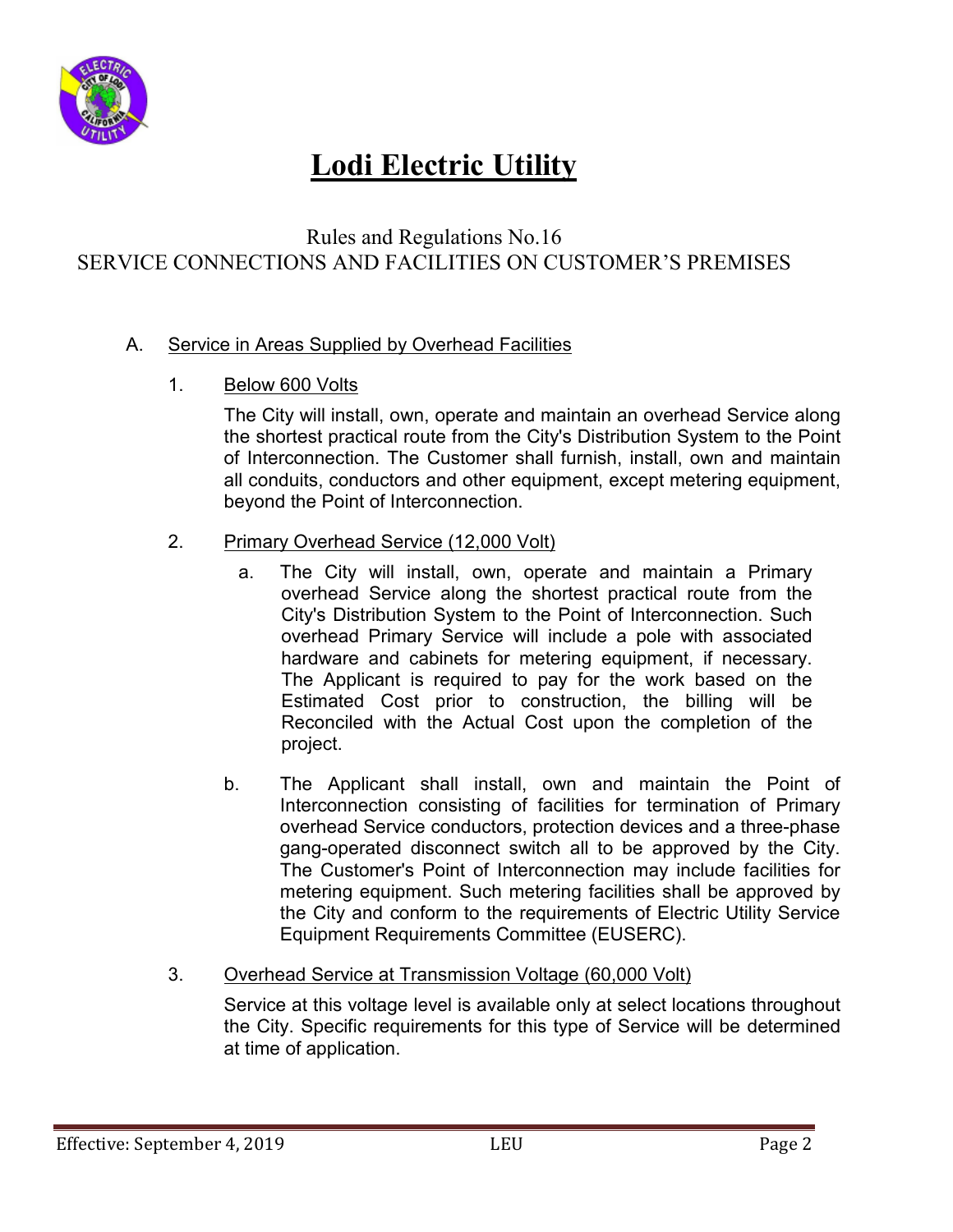

4. Underground Service from Overhead Facilities (Transformation on Overhead System)

The City will install a Service along the shortest practical route from the City's Distribution System to the Customer's Service Equipment under the following conditions:

- a. The Customer shall provide all trenching, backfill and compaction and shall furnish and install all conduits, including riser, all per City's specifications.
- b. The City will furnish and install all conductors from the Distribution System to the Customer's termination facilities, including completion of the riser. The Applicant is required to pay for the work based on the Estimated Cost prior to construction, the billing will be Reconciled with the Actual Cost upon the completion of the project.
- c. Underground Services installed under this section of the rule, upon energization, shall be owned, operated and maintained by the City with the exception of any conduit or duct on or within the outside perimeter of the building.
- B. Service in Areas Supplied by Underground Facilities
	- 1. Below 600 Volts

The City will install a Service along the shortest practical route from the City's Distribution System to the Customer's Service Equipment under the following conditions:

- a. The Customer shall provide all trenching, backfill and compaction and shall furnish and install all conduits per City's specifications.
- b. The City will furnish and install all conductor(s) from the Distribution System to the Customer's termination facilities. The Applicant is required to pay for the work based on the Estimated Cost prior to construction, the billing will be Reconciled with the Actual Cost upon the completion of the project.
- c. Underground Services installed under this section of the rule, upon energization, shall be owned, operated and maintained by the City with the exception of any conduit or duct on or within the outside perimeter of the building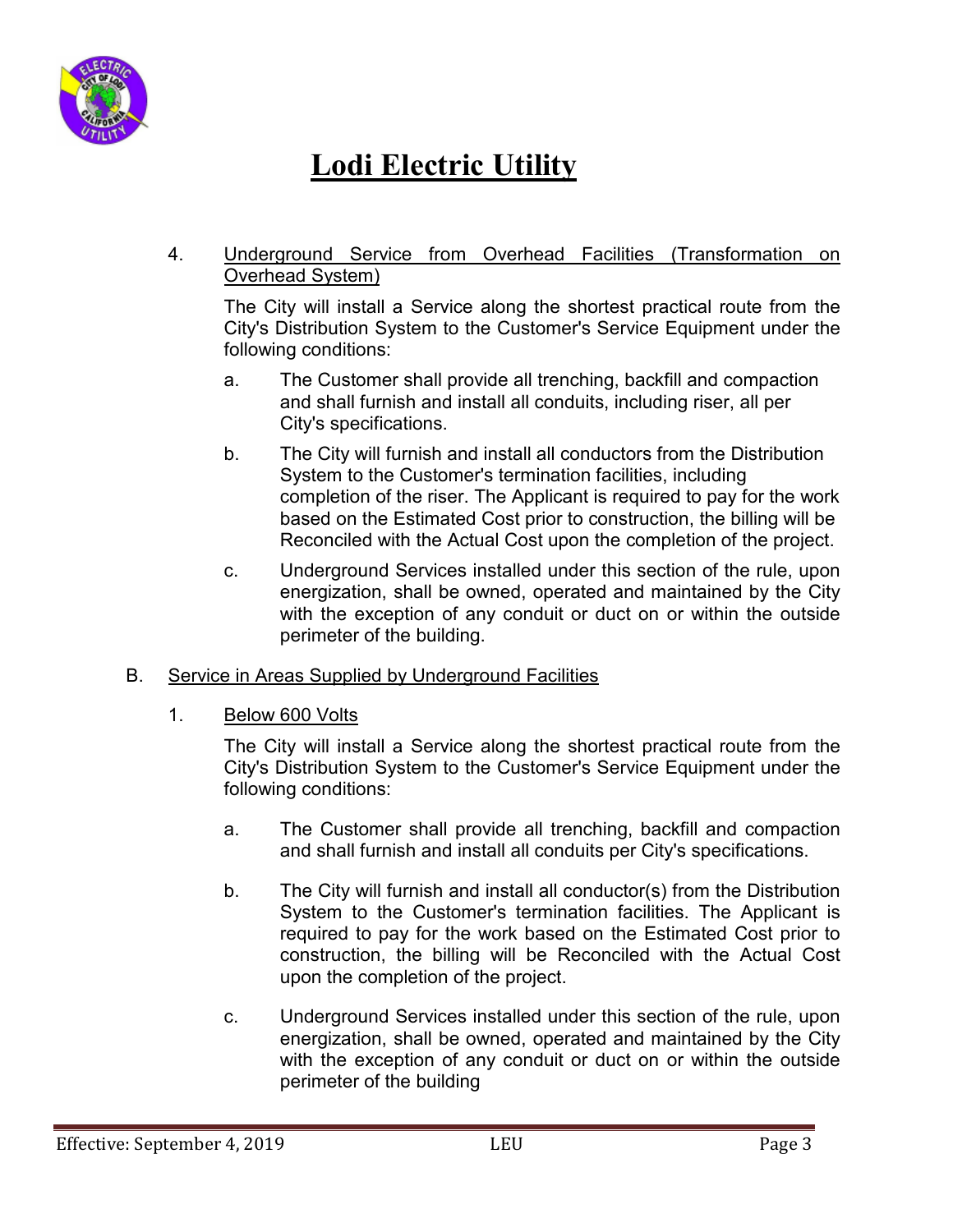

### 2. Primary Underground Service (12,000 Volt)

The City will install, own, operate and maintain conduit and conductor along the shortest practical route from the City's Distribution System to the Customer's termination facilities. The Applicant is required to pay for the work based on the Estimated Cost prior to construction, the billing will be Reconciled with the Actual Cost upon the completion of the project. All trenching, excavation, backfill and compaction, to City specifications, shall be furnished by the Customer.

Customer termination facilities (Service Equipment) shall be approved by the City and shall include a three-phase gang-operated switch, protection devices, cable termination devices per City requirements and provisions for metering equipment per EUSERC.

3. Underground Service (60,000 Volt)

Underground service at this voltage level (60,000 volt) is not available.

C. Temporary Services

Temporary Services, including Services to installations of a speculative nature or of questionable permanency, shall be provided under Rule No. 13.

- D. Electrical Service Inspections
	- 1. No new or newly rewired electrical installation will be energized by the City without a signed electrical Service Order from the Financial Services Department of the City of Lodi. Schools are exempt because they have their own state regulations.
	- 2. LEU will make a maximum of three (3) trips to installations requiring a new underground Service. The purpose of the first trip will be for pre-construction. The purpose of the second trip will be to inspect the Service trench and conduit. The purpose of the third trip will be to ensure that the proper inspection tags are in place and to install the meter. If additional trips are required because Customer installed facilities are not ready for inspection, or do not pass inspection, the City will bill the Customer for each additional inspection.
	- 3. LEU will make a maximum of one (1) trip to installations requiring a new overhead Service. The purpose of the trip will be to make sure that the proper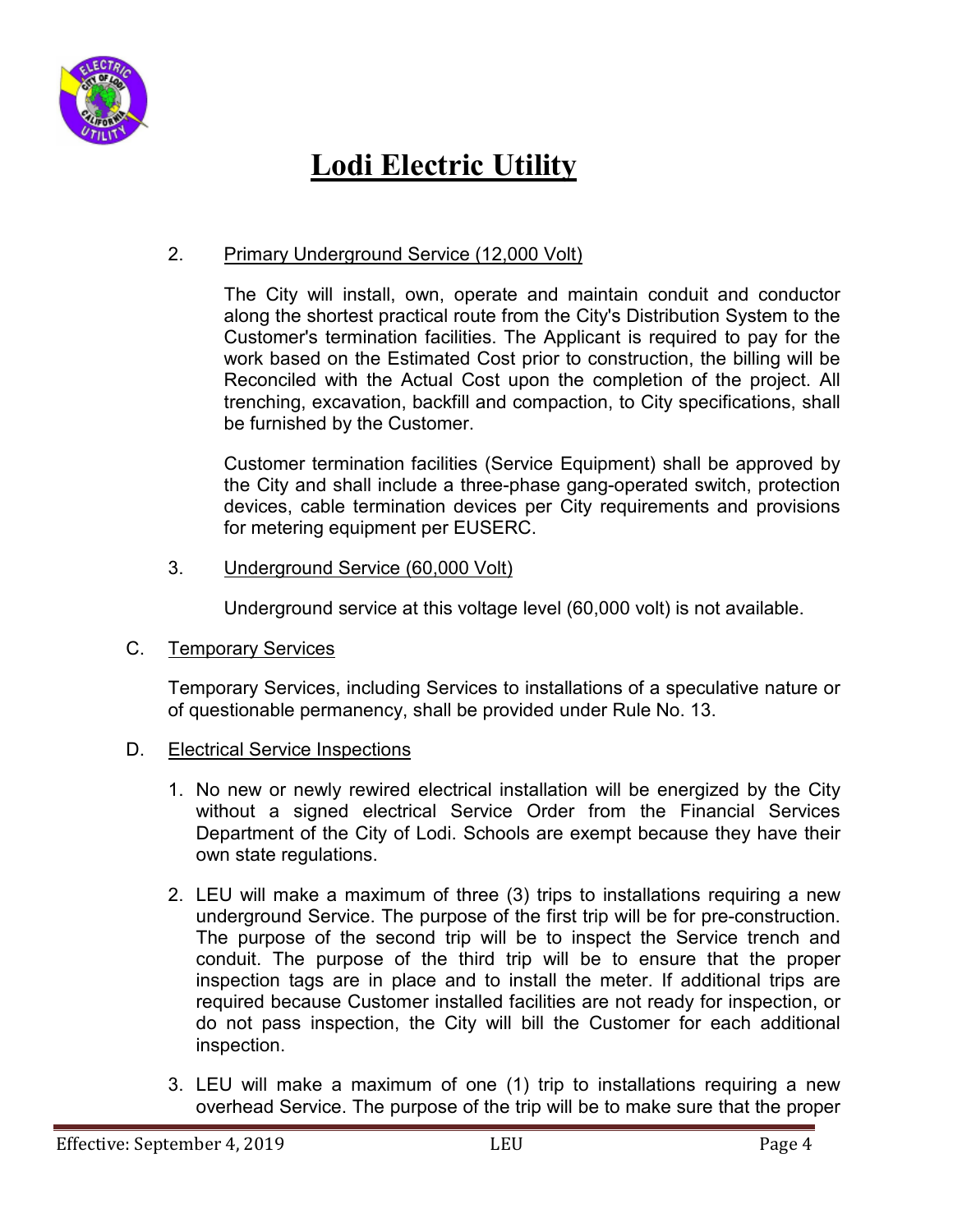

inspection tags are in place, and to install the Service conductor and meter. If additional trips are required because Customer installed facilities are not ready for inspection, or do not pass inspection, the City will bill the Customer for each additional inspection.

4. If LEU considers a project to be outside normal circumstances, they can adjust the number of trips allowed before billing.

#### E. Service Connections

- 1. The City will not connect to any single building more than one Service for each voltage classification, either overhead or underground, except:
	- a. For the City's operating convenience;
	- b. Where such additional Service may be warranted because of Load requirements, as determined by the City.
	- c. Where the Customer is required by law to have certain emergency Services.
- 2. Connection of Service to or disconnection from the City's lines shall be made only by authorized employees of the City.

#### F. Ownership of Facilities

- 1. All facilities installed on a Customer's Premises, including, but not limited to poles, conductors, transformers, meters etc., which are furnished by the City in order to render Service, shall remain the sole property of the City.
- 2. The Customer shall not charge the City rent or any other charge for the facilities placed on the Customer's Premises.
- G. Right of Access
	- 1. The City shall have the right of access to the Customer's Premises, without payment of any charge therefore, at all reasonable hours for any purpose related to the furnishing of electric Service, including, but not limited to meter reading, testing, inspection, construction, maintenance, tree trimming and repair of facilities.
	- 2. Service may be refused or disconnected pursuant to Rule No. 11, if permanent accessibility is not provided by the Customer.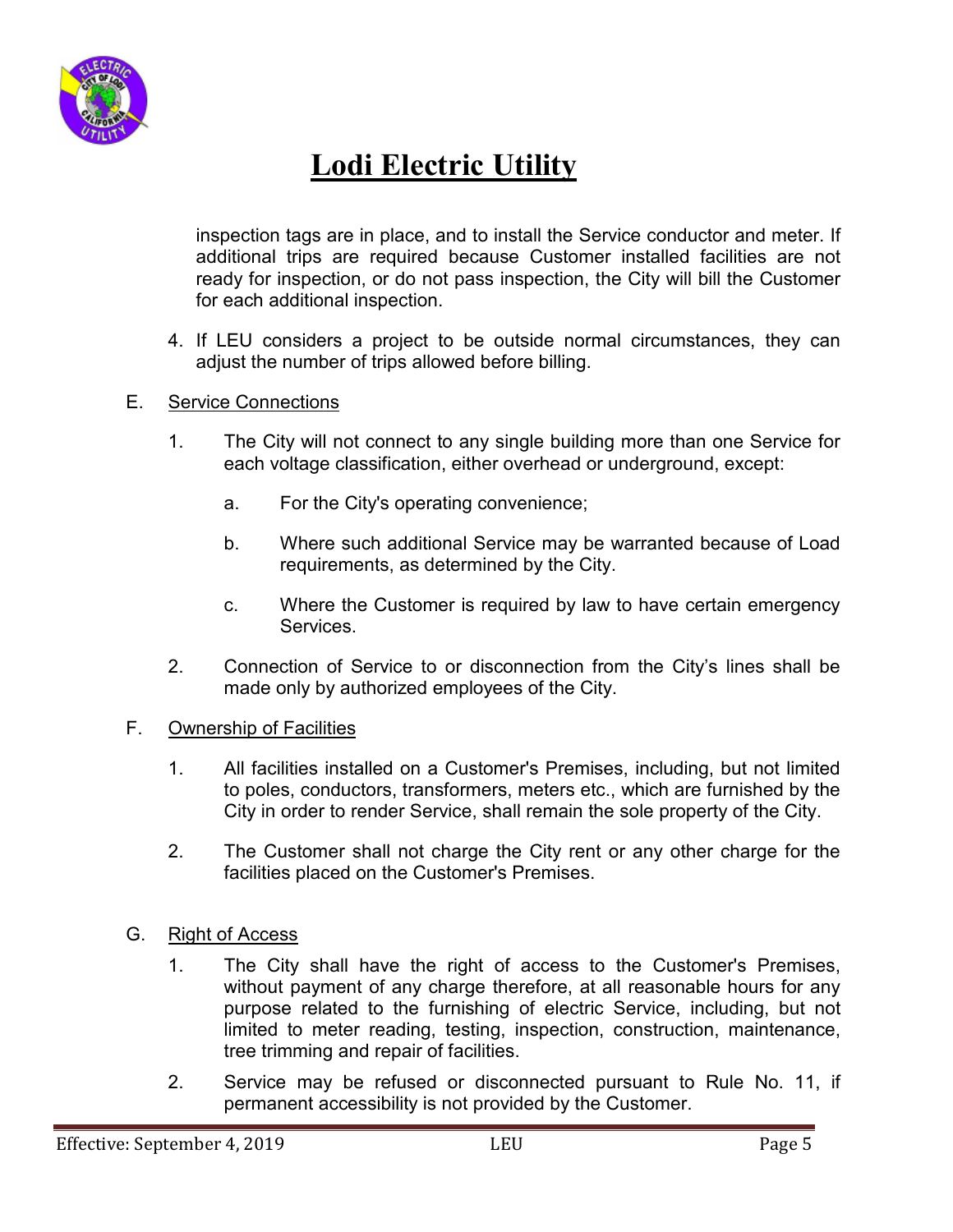

- 3. Upon termination of Service, the City shall have right of access to the Customer's Premises to remove its facilities installed thereon.
- 4. The Customer shall obtain and provide the City with all necessary easements as required by the City.
- H. Metering Installations
	- 1. Location
		- a. All meters and metering equipment except cabinets will be supplied and installed by the City upon the Customer's Premises at a location approved by LEU
		- b. All meters shall be accessible to authorized employees of the City at all times for inspection, testing and reading.
		- c. The City may require a Customer to relocate a metering installation with a secure path to the new meter, at the Customer's expense, if an existing meter location becomes inaccessible or an infraction has been created.
	- 2. Sealing
		- a. The Customer shall furnish a suitable means for the City to place its seal on the main switch and on the meter and any other enclosure which contains unmetered Service conductors.
		- b. All metering installation shall be sealed by the City and no such seal shall be broken or tampered with except by a representative of the City authorized to do so.
	- 3. General Metering Requirements

The City's metering requirements are, in general, those of the Electric Utility Service Equipment Requirements Committee (EUSERC). Contact the City for specific details. Metering installations shall conform to Lodi Municipal Code Chapter 13.20, Article II.

- I. Customer Responsibility for Facilities
	- 1. The Customer shall exercise reasonable care to prevent facilities of the City installed on his/her Premises from being damaged or destroyed and shall refrain from tampering or interfering with such facilities, and if any defect therein is discovered by the Customer, he/she shall promptly notify